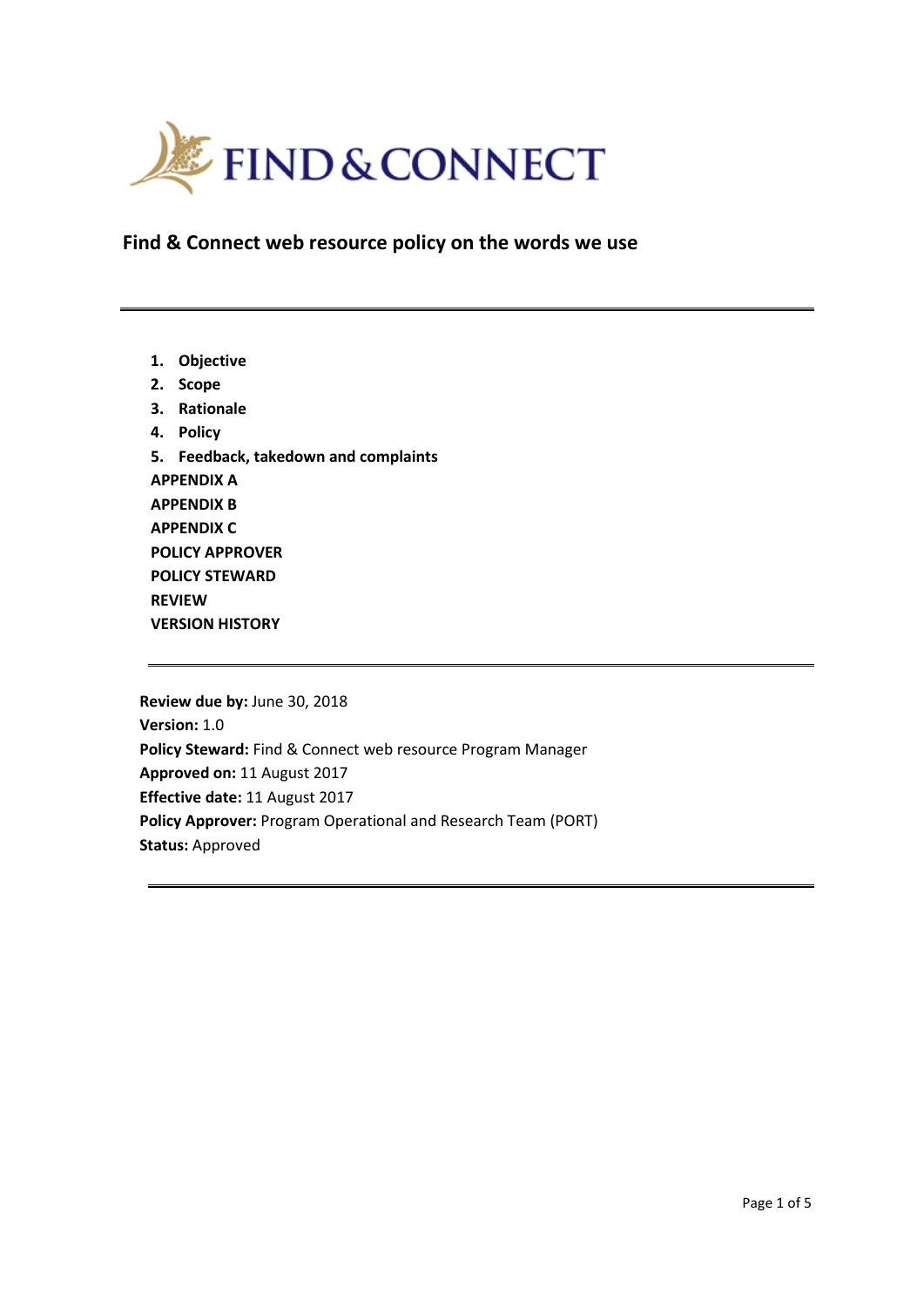# **1. Objective**

- 1.1 The Find & Connect web resource aims to facilitate access to information and records relating to the history of institutional 'care' in Australia. It is funded by the Department of Social Services as part of the Find & Connect Services and projects, and is managed by the eScholarship Research Centre, University of Melbourne. It has been designed using archival theory and principles.
- 1.2 Archival principles state that when describing archival material, the original description and language used on the material should be retained so that full historical context may be understood.
- 1.3 Much of the language historically used to describe institutional 'care' and the children and adults impacted by it is considered offensive, derogatory and inappropriate today.
- 1.4 Noting that our primary audience is people who were in 'care', their families and support services, the decision has been made to not always adhere to archival principles and instead rename material, recognising the distress and offence this language causes.

# **2. Scope**

2.1 This policy applies to all aspects of the Find & Connect web resource, including content published on the website from back-end databases, static web pages, online exhibitions, and allied web presences including the Find & Connect web resource blog and twitter account.

#### **3. Rationale**

- 3.1 Offensive ideas and language are part and parcel of the history of institutions for children that are represented on the Find & Connect web resource. This includes material about policies and practices that were, for example, based on racist ideologies, moralistic ideas about women, children and families, and eugenicist views of people with disabilities or mental illness.
- 3.2 We believe it is important to make historical information about children's institutions more accessible to the public. However, we acknowledge that this information can cause offence as well as distress.
- 3.3 The aims of this policy are not to censor or sugar-coat the history of 'care' it is instead about the Find & Connect web resource making conscious choices about the language we use to create our content – language is not neutral or 'historical', and in reproducing offensive language we are endorsing or perpetuating systems that have caused great injustice and harm.

#### **4. Policy**

4.1 In general, the Find & Connect web resource reproduces the original language from historical sources, for example photo or document captions and titles from archival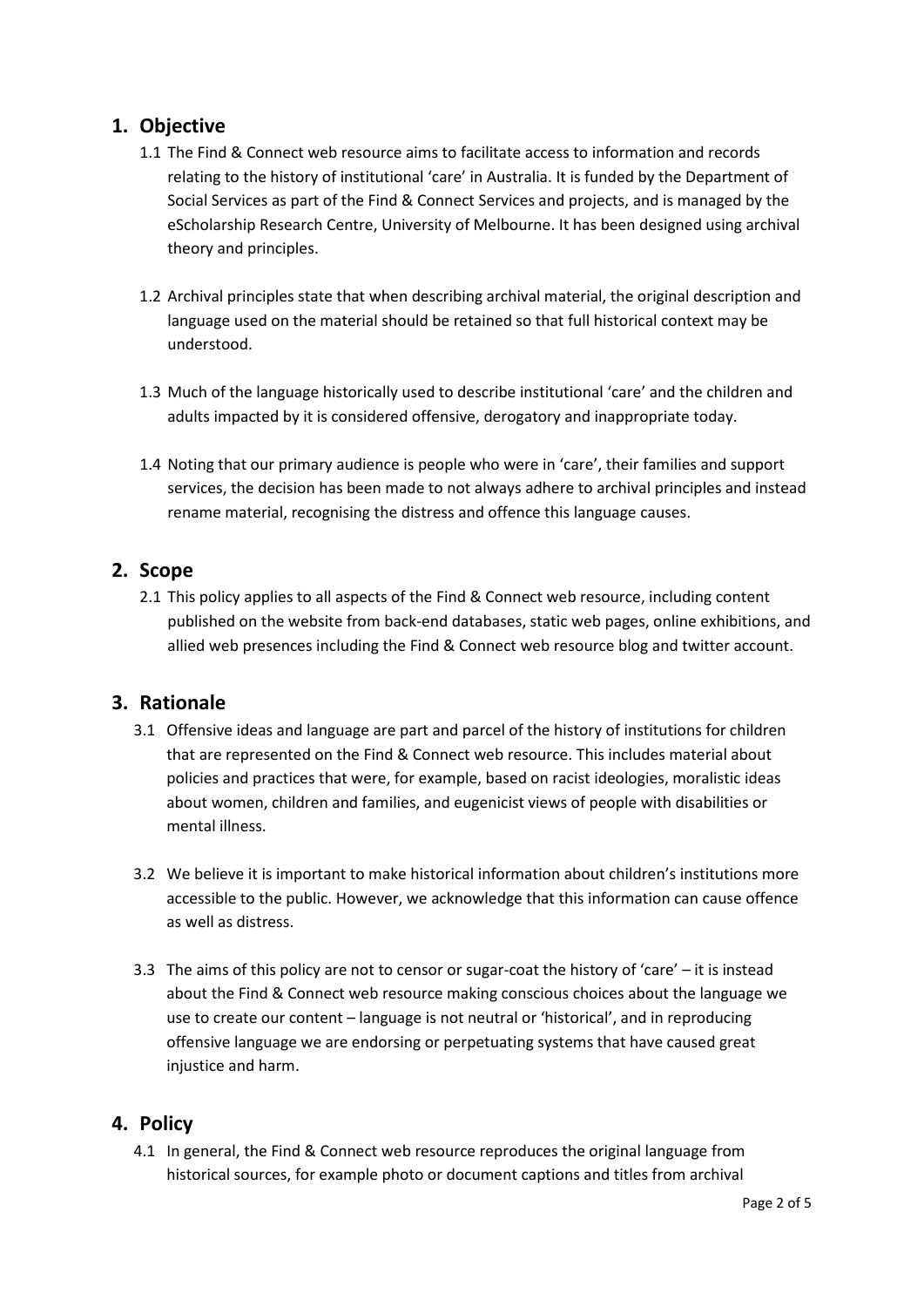collections (such as the National Archives of Australia). However, in cases where that language is now considered offensive, derogatory and/or outdated, titles will be changed. Any alterations will be clearly indicated.

- 4.2 Original titles and other archival information will be moved out of the title field and will be displayed in a field clearly indicated as showing archival reference information. This information is retained for two reasons:
	- 4.2.1 So that archival documents and images can be located within a collection held by an external repository. The title or caption of an image forms part of the key identity information for that object. It is used to link to the item within the collection it has come from.
	- 4.2.2 In order to demonstrate the language (and thus, the policy or underlying opinions) of the time.
- 4.3 In cases where the offensive language is used in the name of an institution or Home providing 'care', the name will not be changed, as this was the name the Home was known and operated by. In these cases, contextual information will be provided in the description to acknowledge that this reflects attitudes at the time and is not acceptable today.
- 4.4 The content created by contributors to the Find & Connect web resource will not reproduce derogatory or offensive terms and will use alternative language to describe events, people and experiences, except if quoting from historical sources. To ensure this is achieved, the editor will review existing content on the web resource as at 2017, and ensure that content created after this date meets this policy on language use.
- 4.5 If quoting from historical sources using derogatory or offensive terms, this will be clearly indicated as a quote, and the source of the quote provided.
- 4.6 The titles of photographs and documents published on the Find and Connect website that contain names of children will be edited to alter or remove these names, unless we have the express prior approval of the persons depicted. Any alterations or removals of children's names from original titles will be indicated using the archival convention of square brackets.
- 4.7 On the *About* page of the website, we acknowledge that language has the potential to cause offence or distress. In addition, the following notice is included at the top of every page on Find & Connect:

Some people may find content on this website distressing. Read more

The link takes you to a Content Warnings page (see **Appendix B: Content Warnings**)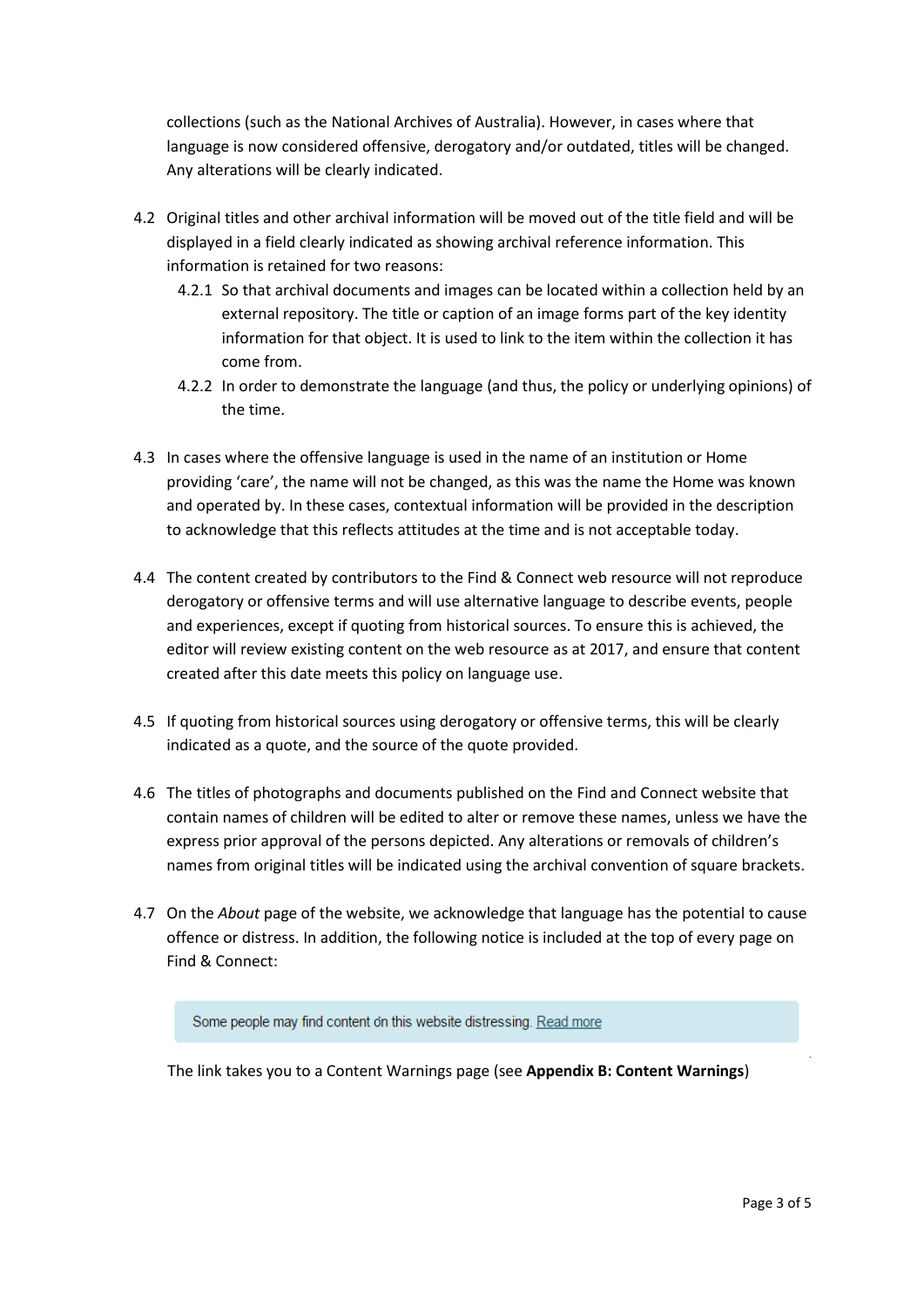## **5. Feedback, takedown and complaints**

- 5.1 If, in the course of using the web resource, users find entries containing offensive or derogatory language, they may contact the web resource team (using the Feedback page) so that the content may be flagged for review.
- 5.2 The web resource team will acknowledge the request for review in writing within five business days, and will make an assessment of the request. The person lodging the issue will be kept updated of actions taken by the web resource team in response to their request and the reasoning behind those actions. This includes reasoning for any decisions made, including if the web resource team does not take action as a result of the request.
- 5.3 Requests for take down of published content, and the outcome, will be registered in the project Complaints Register. This register is stored securely on the eScholarship Research Centre's servers at the University of Melbourne and can be viewed on request, subject to privacy considerations.
- 5.4 In the event that a person is dissatisfied with the response to their feedback regarding the Find & Connect web resource, or with any dealings with the Find & Connect web resource team, they may lodge a formal complaint.
- 5.5 The Find & Connect web resource complaints procedure is documented on the website, under About - Feedback.
- 5.6 The Find & Connect web resource team may also at any time remove content from the website at their sole discretion, for operational reasons, or in response to other feedback.

#### **APPENDIX A: Renaming protocol**

The renaming protocol is part of the Find & Connect Data Entry manual, and can be provided on request.

#### **APPENDIX B: Content Warnings**

The Content Warning is available on the Find & Connect website under About – Content Warnin[g https://www.findandconnect.gov.au/about/content-warning/](https://www.findandconnect.gov.au/about/content-warning/)

#### **APPENDIX C: Feedback and Complaints procedure**

The Feedback and Complaints procedure is available on the Find & Connect website under About – Feedback<https://www.findandconnect.gov.au/about/feedback/>